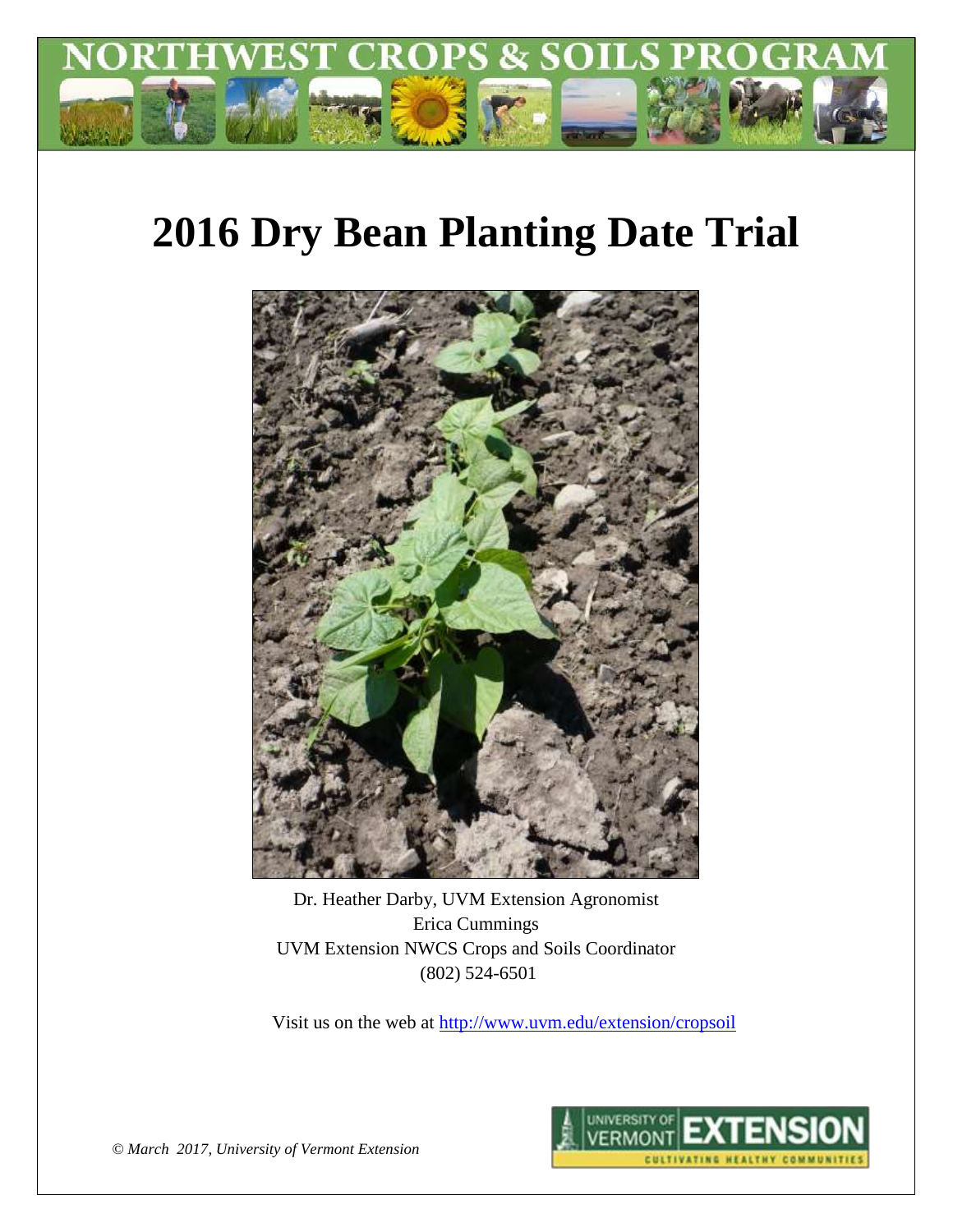# **2016 DRY BEAN PLANTING DATE TRIAL Dr. Heather Darby, University of Vermont Extension [heather.darby\[at\]uvm.edu](mailto:hdarby@uvm.edu?subject=2012%20Winter%20Wheat%20Planting%20Date)**

Dry beans (Phaseolus vulgaris), a high-protein pulse crop, have been grown in the Northeast since the 1800's. As the local food movement expands, consumers have requested stores offer more locallyproduced foods, and dry beans are no exception. Farmers growing dry beans are trying to improve yields to meet these increased demands. Agronomic information for growing dry beans is geared towards major production regions outside of the northeastern region. Therefore, the University of Vermont Extension Northwest Crops and Soils Program (NWCS) is working with local farmers to develop best agronomic strategies for dry bean production in our problematic Northeastern climate. In 2016 as part of a USDA NE-SARE Partnership Grant (PG16-049), the NWCS program established a second year of dry bean planting date trials at Borderview Research Farm in Alburgh, VT, and at our partnering farm, Morningstar Farm in Glover, VT in order to determine optimal planting dates for dry bean production in the Northeast.

# **MATERIALS AND METHODS**

The impact of planting date and seed treatment was evaluated for three dry bean types. The three dry bean types (King of the Early, Yellow Eye, and Black Turtle beans) were selected to represent types commonly grown in the northeast. In 2016, the trials were conducted at Borderview Research Farm in Alburgh, VT and at Morningstar Farm, Glover, VT.

# **Borderview Research Farm, Alburgh, VT**

The experimental design was a randomized complete block split design with four replications. For each bean type, the main plots were planting date and subplots were seed treatment (Table 1). Planting dates were initiated on 20-May and continued approximately every week for 3 weeks (Table 2). Split plots were treated with the biofungicide MYCOSTOP® developed by Verdera Oy.

**MYCOSTOP®** (EPA# 64137-5) is a biofungicide )30% dried spores and mycelium of ray fungus Streptomyces griseoviridis Strain K61) used for the control of seed rot, root and stem rot and wilt caused by Fusarium, Alternaria and Phomopsis of container grown ornamentals, vegetables and tree and forest seedlings. Mycostop has also shown suppression of Botrytis Gray Mold and root rots of Pythium, Phytophthora and Rhizoctonia in the greenhouse.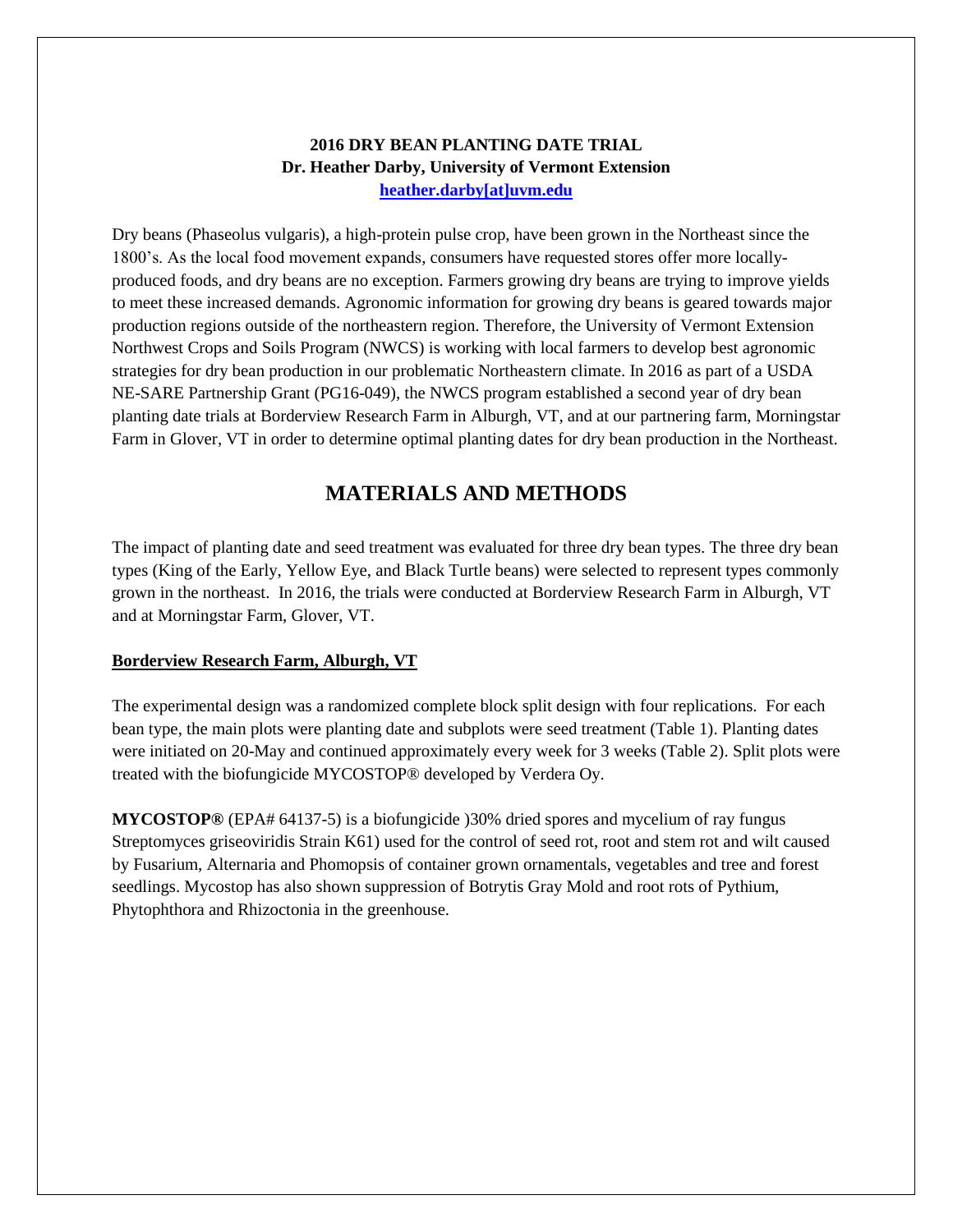| Dry bean types      | <b>Seed</b>                                        | <b>Seeding</b>  | <b>Seed</b>   |  |
|---------------------|----------------------------------------------------|-----------------|---------------|--|
|                     | source                                             | rate            | germination   |  |
|                     |                                                    | seeds $ac^{-1}$ | $\frac{6}{9}$ |  |
| <b>Black Turtle</b> | <b>Borderview</b><br>Research Farm,<br>Alburgh, VT | 99,000          | 75.0          |  |
| King of the Early   | <b>Borderview</b><br>Research Farm,<br>Alburgh, VT | 78,000          | 95.0          |  |
| <b>Yellow Eye</b>   | Borderview<br>Research Farm,<br>Alburgh, VT        | 77,000          | 92.0          |  |

**Table 1. Seed varieties, sources and pre-plant germination for the dry bean planting date trial at Borderview Research Farm in Alburgh, VT, 2016.**

The soil type at the project site was a Benson rocky silt loam. The seedbed was prepared by spring plow, followed by disk and spike tooth harrow. Before planting subsequent planting dates, the area to be planted was spike tooth harrowed. All plots were managed with practices similar to those used by producers in the surrounding areas (Table 3). Seed germination tests were done on dry bean varieties before planting by wrapping 25 seeds in 2 absorbent paper towels like a burrito, sufficiently wetting the wrap, placing it in a plastic bag, and storing it in the dark at room temperature for 5 days. Each variety was duplicated. The samples were checked daily, germinated seed was removed and additional water added as needed. On the fifth day, the number of seeds not germinated was counted and percent germination calculated. Plots were planted with a Monosem 2-row planter. Seeding rates were determined by calculating the desired target seeding rate and adjusting for percent germination. Prior to planting bean seed was treated with dry bean inoculant (*Rhizobium leguminosarum biovar phaseoli*).

The plots were 5'x 20', with 30-inch row spacing. At planting, a starter fertilizer was applied at 150 pounds to the acre of 10-20-20. Plots were mechanical cultivated with a four-row Brillion cultivator on 6- Jul and 11-Jul. Plant populations were taken on 23-Jun by counting the number of plants in a 17.5-foot section per plot.

| <b>Planting date</b> | <b>Emergence</b> |  |  |
|----------------------|------------------|--|--|
|                      | Date             |  |  |
| $20$ -May            | $1-J$ un         |  |  |
| $1-J$ un             | 9-Jun            |  |  |
| 9-Jun                | $17$ -Jun        |  |  |

#### **Table 2. Dry bean planting and emergence dates at Borderview Research Farm in Alburgh, VT.**

At the time of harvest, plant height and 10 pods from each plot were examined for the presence of disease. Plots were hand harvested and then threshed with a portable thresher with a rasp bar rotor. Beans were then weighed to calculate yields and a DICKEY-John MINI GAC Plus meter was used to determine bean moisture content and test weight. Harvest occurred on 20-Sep in Alburgh.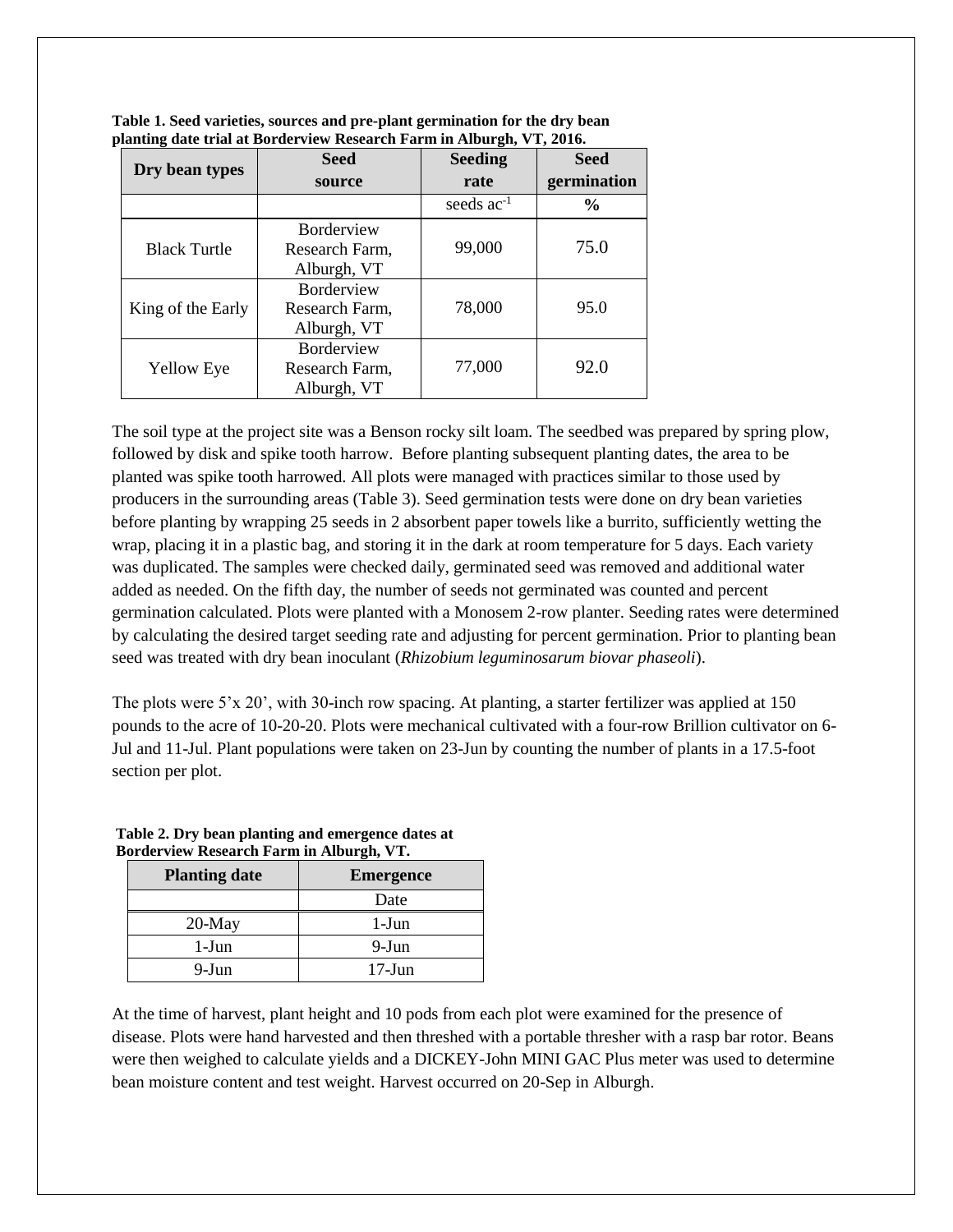| <b>Trial information</b>                   | <b>Borderview Research Farm</b>                           |
|--------------------------------------------|-----------------------------------------------------------|
|                                            | Alburgh, VT                                               |
| Soil type                                  | Benson rocky silt loam                                    |
| <b>Previous crop</b>                       | Sod                                                       |
| <b>Tillage operations</b>                  | Spring plow, disk, & spike tooth harrow                   |
| Plot size (feet)                           | $5 \times 20$                                             |
| Row spacing (inches)                       | 30                                                        |
| <b>Replicates</b>                          | 4                                                         |
| Starter Fertilizer (lbs ac <sup>-1</sup> ) | $150 - (10-20-20)$                                        |
| <b>Seeding rate</b>                        | 7 seed ft <sup>2</sup> (~122,000 seeds ac <sup>-1</sup> ) |
| <b>Planter</b>                             | Monosem 2 row planter                                     |
| Tineweed                                   | None                                                      |
| <b>Cultivation</b>                         | 4-Row Brillion: 6-Jul and 11-Jul                          |
| <b>Harvest date</b>                        | $20$ -Sep                                                 |

#### **Table 3. Dry bean planting date trial specifics in Alburgh, VT, 2016.**

#### **Morningstar Farm, Glover, VT**

For each bean type the experimental design was a randomized complete block design with three replications. The treatments were planting date (Table 4). Planting dates were initiated on 20-May and continued approximately every week for 3 weeks with a White 140 planter using the red seeding plates (Table 5). The bean types were selected based upon varieties commonly grown on Morningstar Farm and relative maturity (Table 4). Prior to planting, bean seed were treated with dry bean inoculant (*Rhizobium leguminosarum biovar phaseoli*). An organic approved fertilizer called MicroSTART 60 (3-2-3) was applied as a starter fertilizer at 400 lbs ac<sup>-1</sup>. Morningstar Farm is certified organic through Vermont Organic Farmers, LLC.

|                | Table 4. Seed varieties and seed sources for the dry bean planting date trial at Morningstar Farm |  |
|----------------|---------------------------------------------------------------------------------------------------|--|
| in Glover, VT. |                                                                                                   |  |
|                |                                                                                                   |  |

| Dry bean varieties | <b>Seed</b><br>source                    | <b>Seeding</b><br>rate | <b>Seed</b><br>germination |
|--------------------|------------------------------------------|------------------------|----------------------------|
|                    |                                          | seeds $ac^{-1}$        | $\frac{6}{6}$              |
| King of the Early  | Borderview Research Farm,<br>Alburgh, VT | 78,000                 | 95.0                       |
| <b>Yellow Eye</b>  | Borderview Research Farm,<br>Alburgh, VT | 77,000                 | 92.0                       |

**Table 5. Dry bean planting and dates at Morningstar Farm in Glover, VT.**

| <b>Planting dates</b> |
|-----------------------|
|                       |
| $20$ -May             |
| 1-Jun                 |
| 8-Jun                 |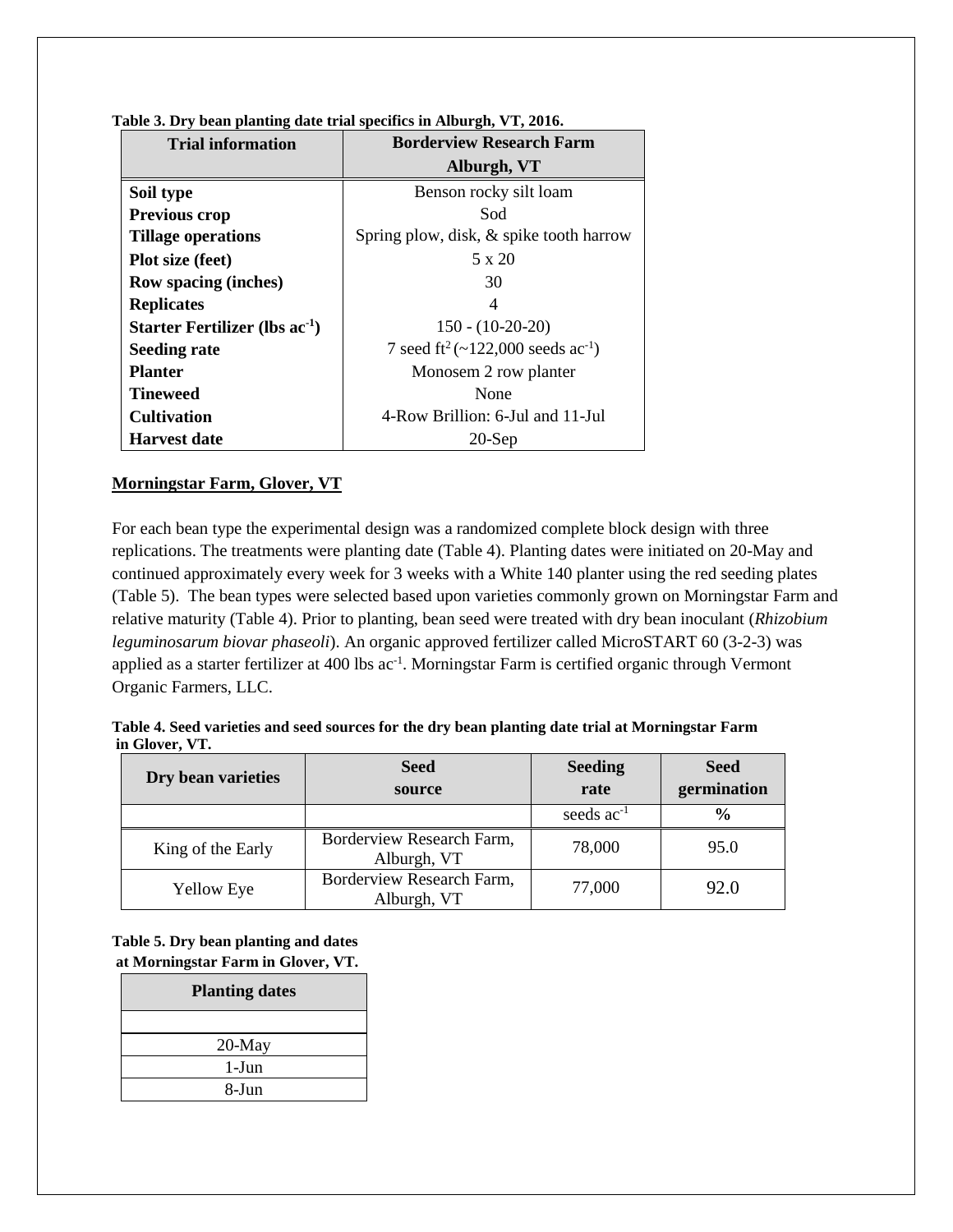The soil texture at the project site was a sandy loam. The seedbed was prepared by spring moldboard plowed followed by disk harrow. Before planting subsequent planting dates, the area to be planted was disk harrowed. All plots were managed with practices similar to those used by producers in the surrounding areas (Table 6). The plots were 5'x 12', with 30-inch row spacing. At the Glover location, plots were tine weeded prior to bean emergence and a John Deere 4-row C-shank with crop shields was used to cultivate weekly for four weeks starting 28-Jun. The plots were also hand weeded in mid-July.

| <b>Trial information</b>            | <b>Morningstar Farm</b>                                     |
|-------------------------------------|-------------------------------------------------------------|
|                                     | Glover, VT                                                  |
| Soil type                           | Sandy loam                                                  |
| Previous crop                       | Mixed vegetables and sod                                    |
| <b>Tillage operations</b>           | Moldboard plow & disk harrow                                |
| <b>Plot size (feet)</b>             | 5 x 12                                                      |
| <b>Row spacing (inches)</b>         | 30                                                          |
| <b>Replicates</b>                   | 3                                                           |
| Starter Fertilizer (lbs $ac^{-1}$ ) | 400 - MicroSTART 60 (3-2-3)                                 |
| <b>Seeding rate</b>                 | 7 seeds per foot $(\sim 122,000 \text{ seeds ac}^{-1})$     |
| <b>Planter</b>                      | White 140 plate planter                                     |
| <b>Tineweed</b>                     | Pre-emergence                                               |
| <b>Cultivation</b>                  | John Deere 4-row C-shank w/crop shields: weekly for 4 weeks |
|                                     | starting 28-Jun                                             |
| <b>Harvest date</b>                 | $6$ -Oct                                                    |

| Table 6. Dry bean planting date trial specifics in Glover, VT, 2016. |  |  |  |  |  |  |  |  |  |
|----------------------------------------------------------------------|--|--|--|--|--|--|--|--|--|
|----------------------------------------------------------------------|--|--|--|--|--|--|--|--|--|

At the time of harvest, plant height and 10 pods from each plot were examined for the presence of disease. Plots were hand harvested and then threshed with a portable thresher with a rasp bar rotor. Beans were then weighed to calculate yields and a DICKEY-John MINI GAC Plus meter was used to determine bean moisture content and test weight. Harvest occurred on 6-Oct in Glover, VT.

Data were analyzed using mixed model analysis using the mixed procedure of SAS (SAS Institute, 1999). Replications were treated as random effects and treatments were treated as fixed. Mean comparisons were made using the Least Significant Difference (LSD) procedure when the F-test was considered significant  $(p<0.10)$ .

Variations in yield and quality can occur because of variations in genetics, soil, weather and other growing conditions. Statistical analysis makes it possible to determine whether a difference among varieties is real or whether it might have occurred due to other variations in the field. At the bottom of each table, a LSD value is presented for each variable (e.g. yield). Least Significant Differences at the

10% level of probability are shown. Where the difference between two varieties within a column is equal to or greater than the LSD value at the bottom of the column, you can be sure in 9 out of 10 chances that there is a real difference between the two varieties. In this example, variety A is significantly different from variety C, but not from variety B. The difference between A and B is equal to 725, which is less than the LSD value of 889. This means that these varieties did not differ in yield. The difference between A and C is equal to 1454, which is greater than the LSD value of

| Yield |
|-------|
| 3161  |
| 3886* |
| 4615* |
| 889   |
|       |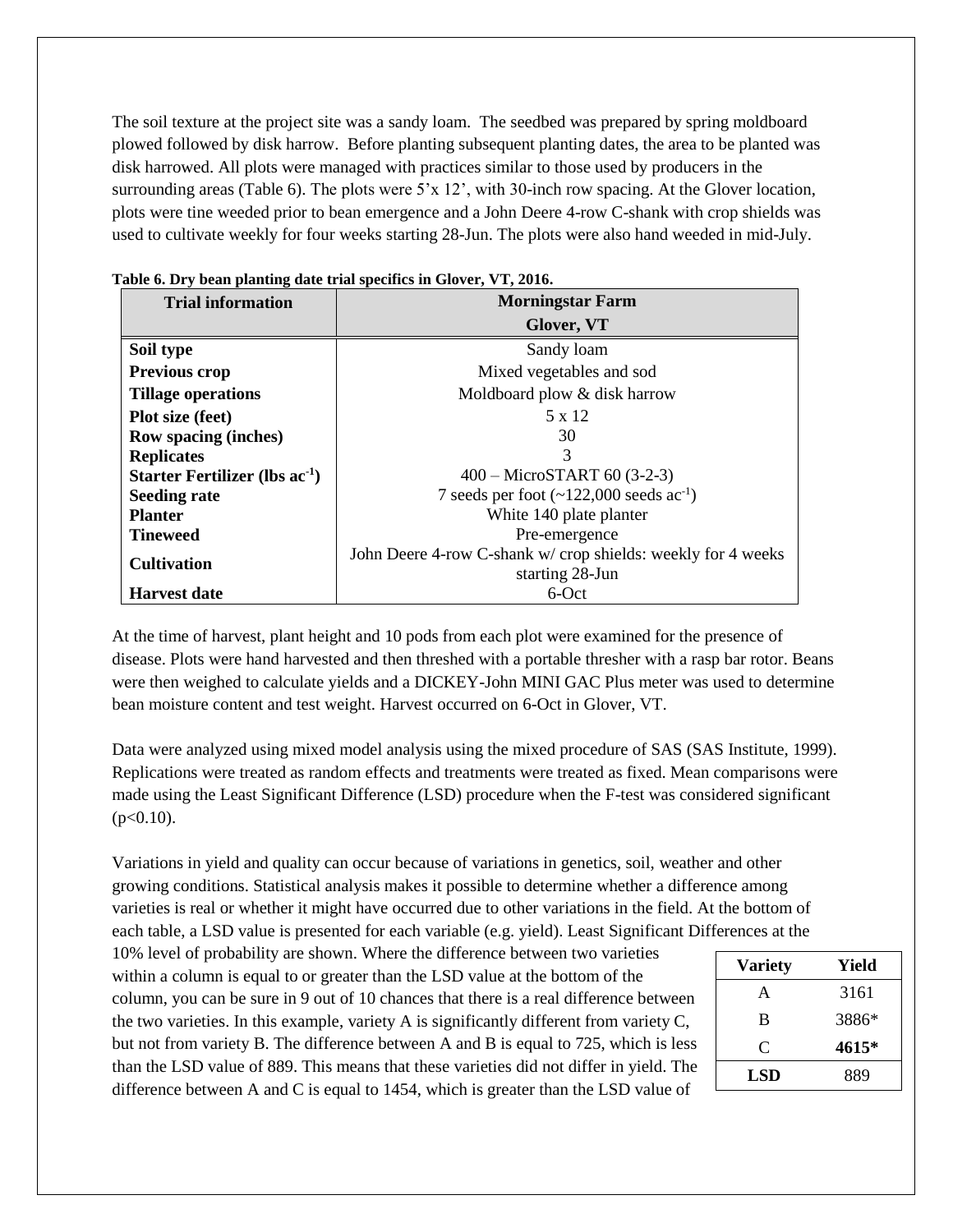889. This means that the yields of these varieties were significantly different from one another. The asterisk indicates that variety B was not significantly lower than the top yielding variety.

# **RESULTS**

Seasonal precipitation and temperature recorded at a weather station in close proximity to the Alburgh trial site is shown in Table 3. The weather during the 2016 growing season was warmer and drier than average. Below average rainfall was recorded in June, July, August, and September totaled 5.35 inches below the 30-year average. In Alburgh, there was an accumulation of 2562 Growing Degree Days (GDDs), which is 268 GDDs above the 30-year average.

| <b>May</b> | June    | <b>July</b> | <b>August</b> | <b>Sept</b> |
|------------|---------|-------------|---------------|-------------|
| 58.1       | 65.8    | 70.7        | 71.6          | 63.4        |
| 1.84       | 0.01    | 0.13        | 2.85          | 2.90        |
|            |         |             |               |             |
| 1.53       | 2.81    | 1.79        | 2.98          | 2.47        |
| $-1.92$    | $-0.88$ | $-2.37$     | $-0.93$       | $-1.17$     |
|            |         |             |               |             |
| 340        | 481     | 640         | 663           | 438         |
| 73.5       | 7.2     | 1.4         | 81.9          | 104         |
|            |         |             |               |             |

**Table 7. Temperature and precipitation summary for Alburgh, VT, 2016.**

Based on weather data from a Davis Instruments Vantage Pro2 with WeatherLink data logger. Historical averages are for 30 years of data provided by the NOAA (1981-2010) for Burlington, VT. Alburgh precipitation data from 8/17/16-10/31/16 was missing and replaced by data provided by the NOAA for Highgate, VT.

Seasonal precipitation and temperature recorded at a weather station in close proximity to the Glover trial site is shown in Table 8. The 2016 growing season at the Glover location brought a warm May followed by cooler than average temperatures in June and July followed by ending with warmer temperatures in August, September, and October. Above average rainfall was recorded in the months of June, July, and August that totaled three inches higher the 30-year average. Below average rainfall was recorded in September and October. In Glover, there was an accumulation of 2378 Growing Degree Days (GDDs), which is 122 GDDs above the 30-year average.

|  | Table 8. Temperatures and precipitation summary for Glover, VT, 2016. |  |
|--|-----------------------------------------------------------------------|--|
|  |                                                                       |  |

| <b>Saint Johnsbury, VT</b>        | <b>May</b> | Jun     | Jul     | Aug  | <b>Sep</b> | Oct     |
|-----------------------------------|------------|---------|---------|------|------------|---------|
| Average temperature $(^{\circ}F)$ | 56.9       | 63.8    | 69.3    | 69.2 | 61.6       | 49.0    |
| Departure from normal             | 0.54       | $-1.81$ | $-0.62$ | 1.35 | 1.60       | 1.80    |
|                                   |            |         |         |      |            |         |
| Precipitation (inches)            | 3.04       | 4.63    | 5.19    | 5.54 | 1.50       | 3.35    |
| Departure from normal             | $-0.32$    | 0.62    | 1.07    | 1.32 | $-1.89$    | $-0.52$ |
|                                   |            |         |         |      |            |         |
| Growing Degree Days (50-86°F)     | 329        | 431     | 597     | 591  | 401        | 151     |
| Departure from normal             | 39.1       | $-37.3$ | $-21.2$ | 39.1 | 72.5       | 30.2    |

Based on National Weather Service data from cooperative observation stations in Saint Johnsbury, VT. Historical averages are for 30 years of NOAA data (1981-2010) from St. Johnsbury, VT.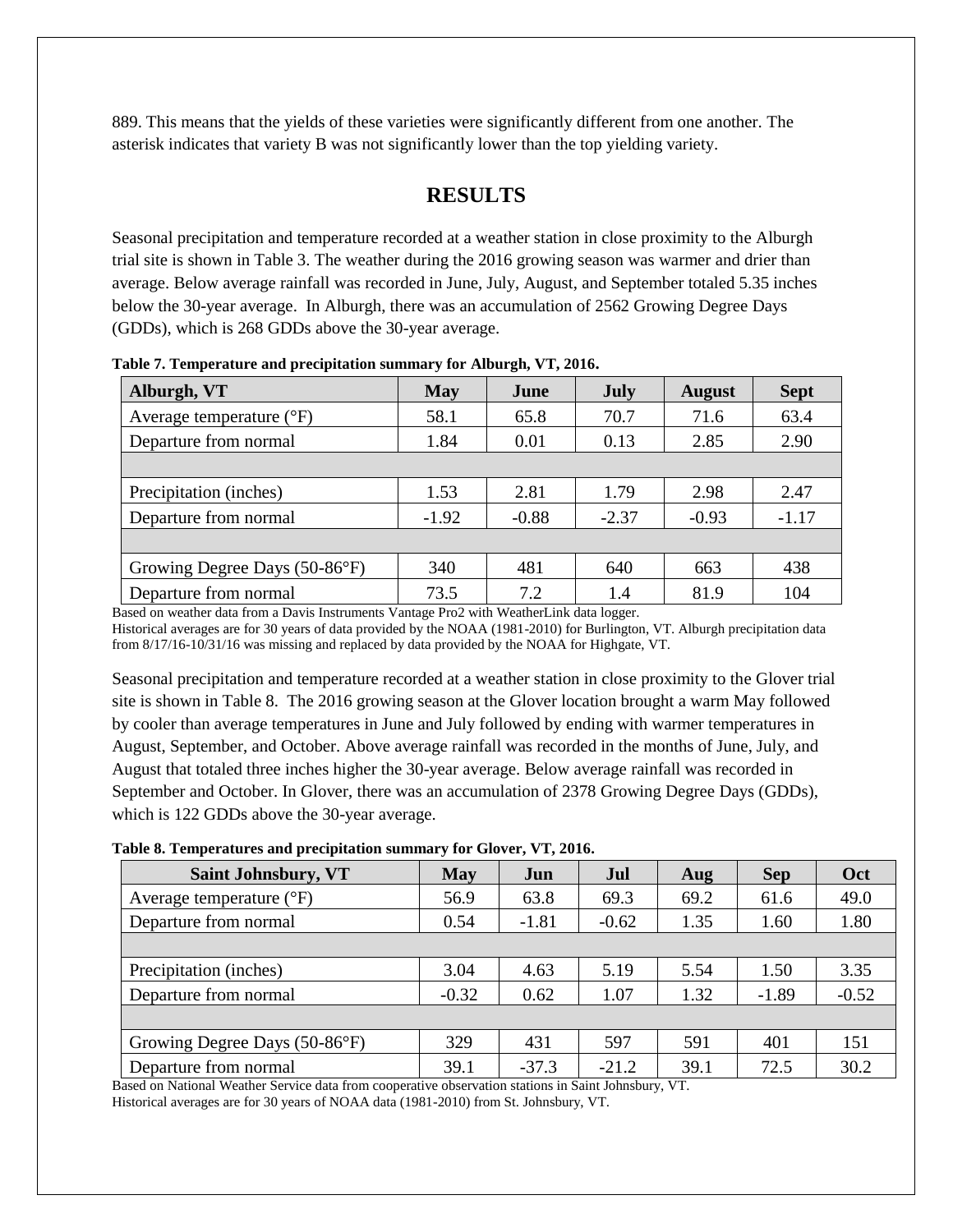#### **Borderview Research Farm, Alburgh, VT**

#### *Interactions of Black Turtle Beans x Seed Treatment (MYCOSTOP)*

There were significant interactions between Black Turtle beans treated and not treated with MYCOSTOP for plant height, percent diseased pods, and test weight. These interactions indicate that seed treatment had different results across the planting dates. The black bean plant heights were consistent between the first and second planting dates regardless of seed treatment. On the 3<sup>rd</sup> planting date, seed that was treated resulted in plants with greater height (Figure 1). The seed treatment may have given the black bean plants an emergence and subsequent height advantage in the 3<sup>rd</sup> planting date. This makes sense due to the fact that one heavy rainstorm after planting on 9-Jun led to soil saturation and ponding in some areas of the black bean field. The seed treatment may have helped overcome disease issues in the saturated soil. Further research is needed.



**Figure 1. Interaction of treated and non-treated Black Turtle beans on plant height across planting dates, Alburgh, VT, 2016.**

The amount of pod disease was zero across planting dates that had black bean seed treated with MYCOSTOP. However the non-treated black beans had higher levels of pod diseases on the 20-May and 9-Jun planting dates (Figure 2). This is likely the case considering cooler soil temperatures in May and saturated soil in the last planting date. Seed treatment again may have helped overcome adverse soil conditions in the black beans.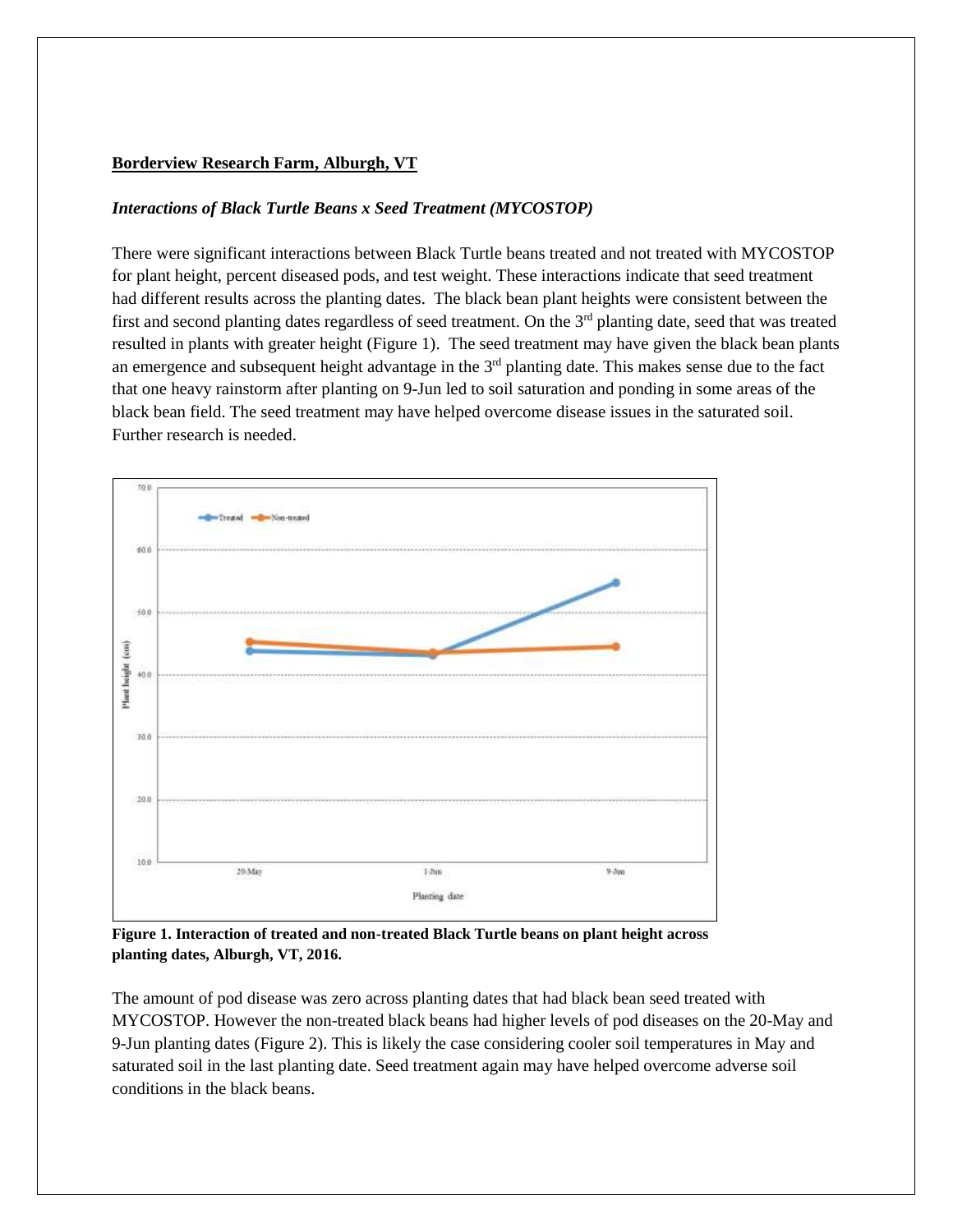

**Figure 2. The interaction of treated and non-treated Black Turtle beans on the percent of diseases pods across planting dates, Alburgh, VT, 2016.**

The test weight of the black beans was higher in treated seed than the non-treated seed during the first two planting dates. This difference was most notable in the 20-May planting date which makes sense due to far cooler soils at this planting date (Figure 3).



**Figure 3. The interaction of treated and non-treated Black Turtle beans on test weight across planting dates, Alburgh, VT, 2016.**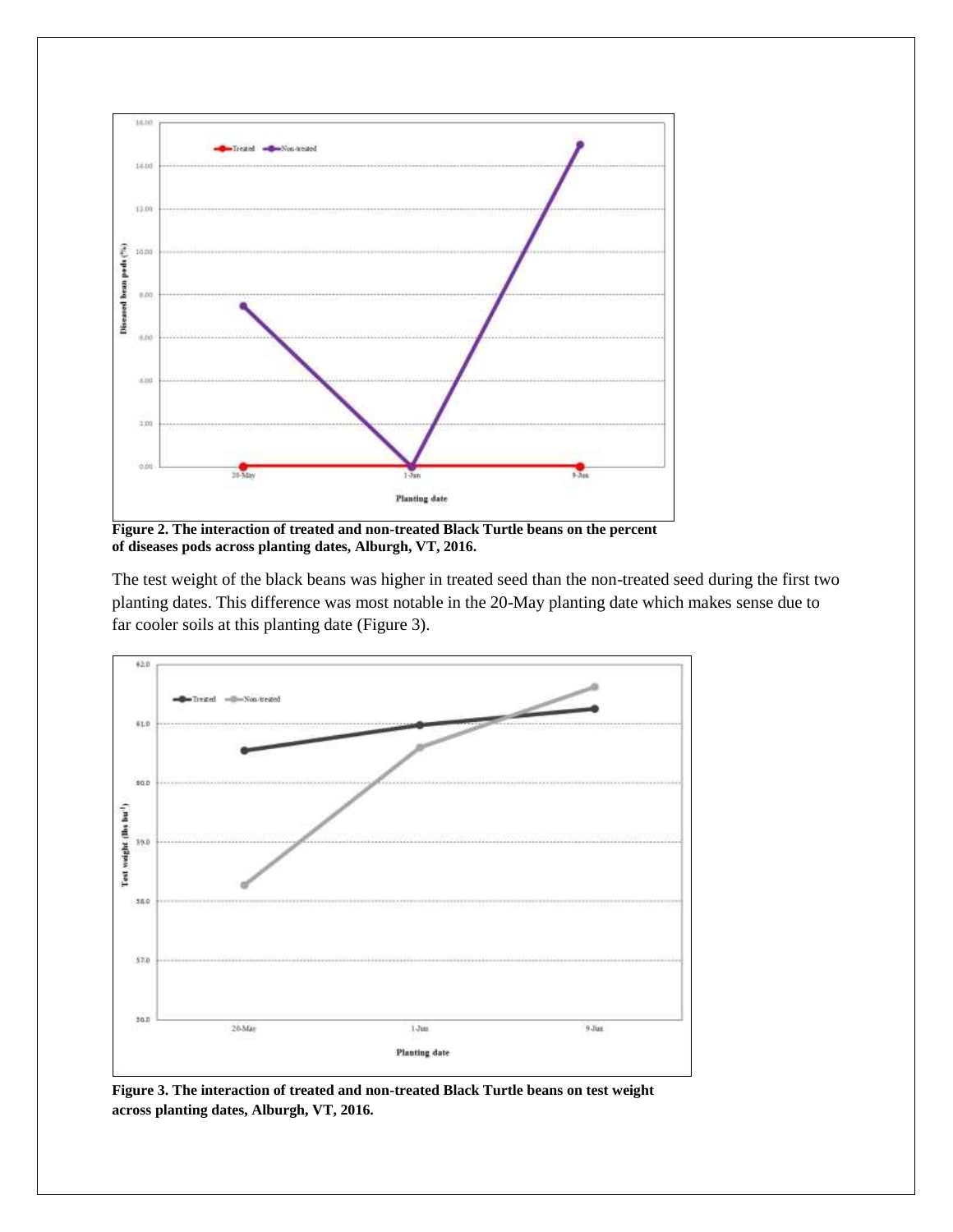#### *Impact of Planting Date on Black Turtle Beans*

Planting date had a significant impact on black bean plant height, diseased pods, dry matter yield, harvest moisture, and test weight (Table 9).

| <b>Planting Date</b> | <b>Populations</b> | <b>Plant</b><br>height | <b>Diseased</b><br>pods | Dry<br>matter<br>yield | <b>Harvest</b><br>moisture | <b>Test</b><br>weight  |
|----------------------|--------------------|------------------------|-------------------------|------------------------|----------------------------|------------------------|
|                      | number $ac^{-1}$   | $\rm cm$               | $\%$                    | $lbs$ ac <sup>-1</sup> | $\%$                       | $lbs$ bu <sup>-1</sup> |
| $20$ -May            | 134040             | 44.6                   | 3.75                    | 2386*                  | 25.2                       | 59.4                   |
| $1-J$ un             | 112883             | 43.4                   | $0.00*$                 | 1763                   | $21.8*$                    | $60.8*$                |
| $9-Jun$              | 174862             | $49.7*$                | 7.50                    | 2568*                  | $21.6*$                    | $61.4*$                |
| LSD(0.10)            | <b>NS</b>          | 3.86                   | 2.73                    | 537                    | 2.78                       | 1.02                   |
| <b>Trial Mean</b>    | 140595             | 45.9                   | 3.75                    | 2239                   | 22.9                       | 60.5                   |

**Table 9. Black Turtle bean harvest and quality results across planting dates, Alburgh, VT.**

\* Treatments that did not perform significantly lower than the top performing treatment shown in **bold** in a particular column are indicated with an asterisk.

NS-Treatments were not significantly different from one another.

The third planting date (9-Jun) had the tallest plant height (49.7 cm), the highest yields (2568 lbs ac-1), lowest harvest moisture (21.6%) and the highest test weight (61.4 lbs bu<sup>-1</sup>) (Figure 4). All of the harvest moistures were above 14%, the recommended moisture for long-term storage, and therefore all planting dates had to be dried down. All except the first planting date (20-May) had test weights that met or exceeded industry standards for test weight of 60 lbs bu<sup>-1</sup>.



**Figure 4. Impact of planting date on Black Turtle bean yields in Alburgh, VT, 2016.** 

Treatments that share a letter did not differ significantly by planting date.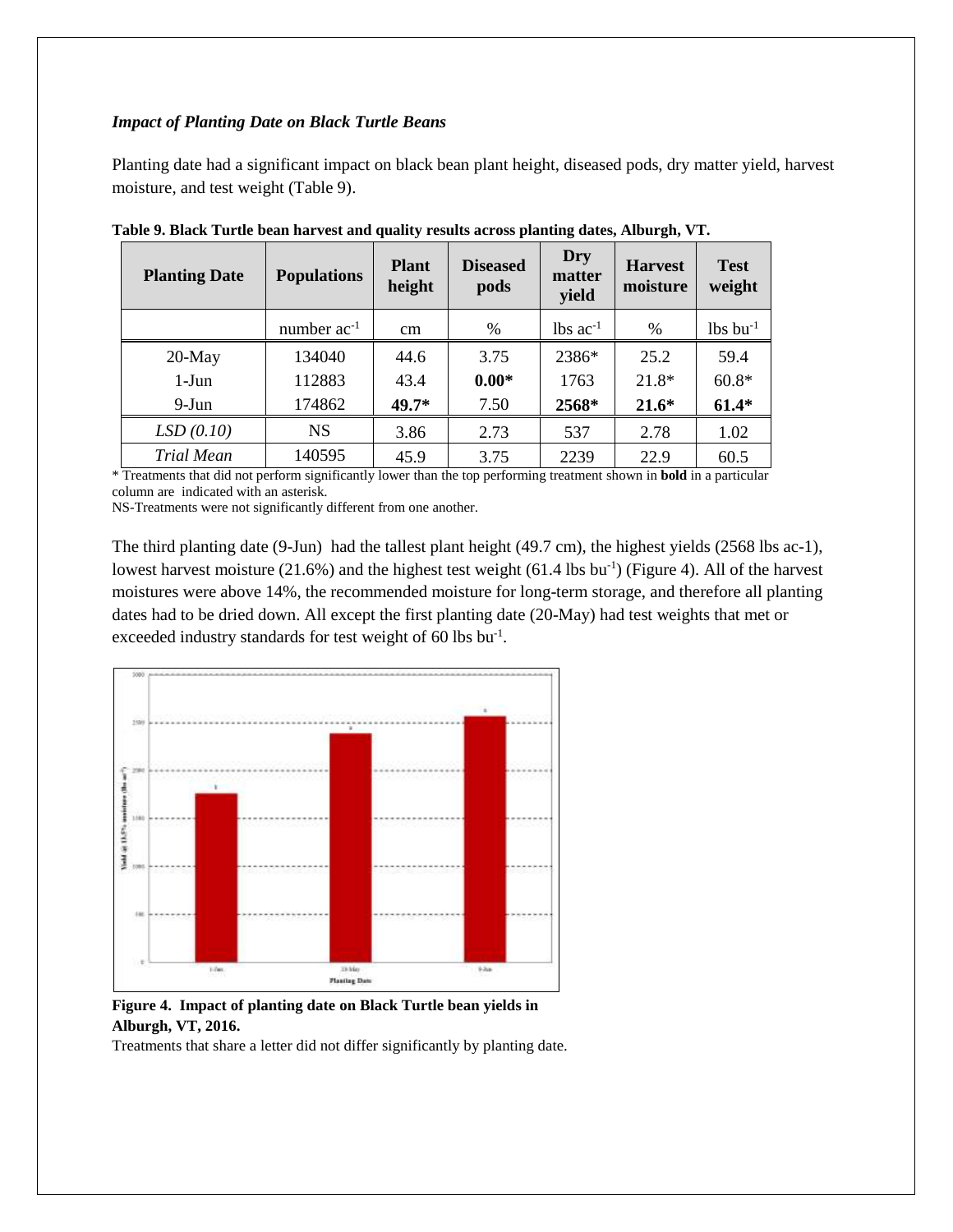### *Impact of Seed Treatment (MYCOSTOP) on Black Turtle Beans*

There were significant differences in the percent of diseased pods and harvest moistures between the MYCOSTOP treated and non-treated Black Turtle beans (Table 10). The MYCOSTOP treated black beans had the highest plant populations (152,419 plants  $ac^{-1}$ ), the tallest plant heights (47.3 cm), the lowest percent diseased pods (0.00%) and harvest moisture (21.7%). Seed treatment did not impact black bean yields.

| <b>Treatment</b>    | <b>Populations</b> | <b>Plant</b><br>height | <b>Diseased</b><br>pods | Dry<br>matter<br>yield | <b>Harvest</b><br>moisture | <b>Test</b><br>weight  |
|---------------------|--------------------|------------------------|-------------------------|------------------------|----------------------------|------------------------|
|                     | number $ac^{-1}$   | cm                     | %                       | $lbs$ ac <sup>-1</sup> | $\frac{0}{0}$              | $lbs$ bu <sup>-1</sup> |
| Non-treated control | 128772             | 44.5                   | 7.50                    | 2243                   | 24.1                       | 60.2                   |
| <b>MYCOSTOP</b>     | 152419             | 47.3                   | $0.00*$                 | 2234                   | $21.7*$                    | 60.9                   |
| LSD(0.10)           | NS                 | <b>NS</b>              | 2.23                    | <b>NS</b>              | 2.27                       | <b>NS</b>              |
| <b>Trial Mean</b>   | 140595             | 45.9                   | 3.75                    | 2239                   | 22.9                       | 60.5                   |

**Table 10. The impact of treated and non-treated Black Turtle beans across planting dates, Alburgh, VT.**

\* Treatments that did not perform significantly lower than the top performing treatment shown in **bold** in a particular column are indicated with an asterisk.

NS-Treatments were not significantly different from one another.

#### *Interaction of King of the Early Beans x Seed Treatment (MYCOSTOP)*

There were no significant interactions between treated and non-treated King of the Early dry beans across planting dates. This indicates that the King of the Early beans responded similarly across planting dates regardless of if they were treated or not.

#### *Impact of Planting Date on King of the Early Beans*

Planting date did not significantly impact plant populations, plant height, diseased pods, and harvest moisture of King of the Early beans (Table 11). All King of the Early planting dates, except for the first (20-May), had harvest moistures below 14%. All of the test weights met or exceeded industry standard for dry bean test weights of 60 lbs ac<sup>-1</sup>. The first planting date (20-May) had the lowest percent of pod disease (22.5%) compared to the other dates.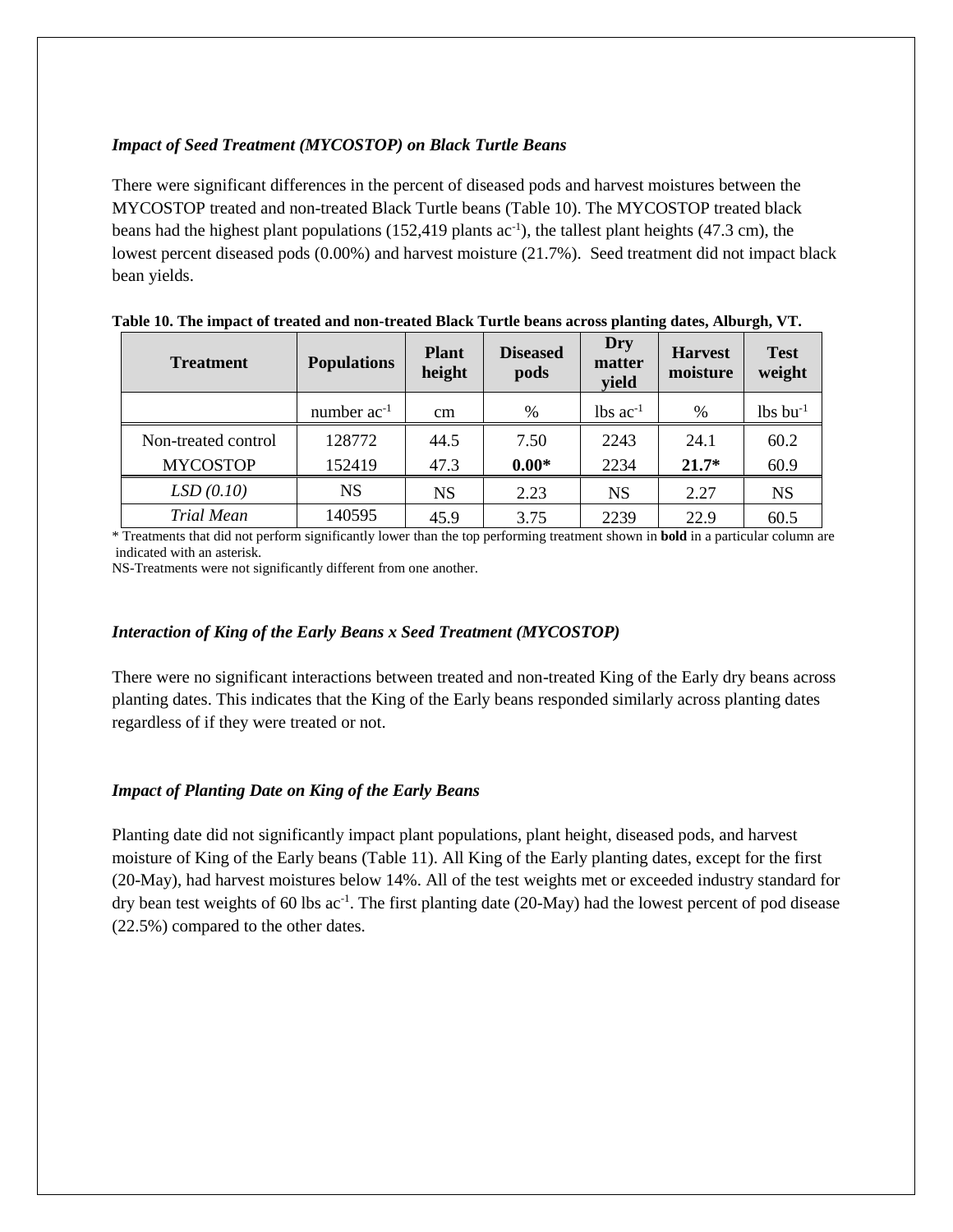| <b>Planting Date</b> | <b>Populations</b> | <b>Plant</b><br>height | <b>Diseased</b><br>pods | Dry<br>matter<br>yield | <b>Harvest</b><br>moisture | <b>Test</b><br>weight  |
|----------------------|--------------------|------------------------|-------------------------|------------------------|----------------------------|------------------------|
|                      | number $ac^{-1}$   | cm                     | %                       | $lbs$ ac <sup>-1</sup> | %                          | $lbs$ bu <sup>-1</sup> |
| $20$ -May            | 61108              | 34.2                   | $22.5*$                 | 1237                   | 14.3                       | 60.5                   |
| $1-J$ un             | 249163             | 36.1                   | 51.7                    | 1489                   | $12.0*$                    | 61.9                   |
| $9-Jun$              | 89609              | $42.5*$                | 40.0                    | 1537                   | $11.8*$                    | 61.3                   |
| LSD(0.10)            | 94152              | ***                    | ***                     | <b>NS</b>              | 0.84                       | <b>NS</b>              |
| <b>Trial Mean</b>    | 133294             | 37.1                   | 36.8                    | 1421                   | 12.7                       | 61.2                   |

**Table 11. King of the Early bean harvest and quality results across planting dates, Alburgh, VT.**

\* Treatments that did not perform significantly lower than the top performing treatment shown in **bold** in a particular column Are indicated with an asterisk.

NS-Treatments were not significantly different from one another.

**\*\*\*** Indicates significant differences (0.10)

#### *Impact of Seed Treatment (MYCOSTOP) on King of the Early Beans*

There were significant differences in dry matter yield and harvest moisture between the MYCOSTOP treated and non-treated King of the Early beans (Table 12). Plant populations, plant height, pod disease, and test weight did not differ significantly (Table 12). The non-treated beans had the lowest harvest moisture (12.3%) and the highest yield (1538 lbs ac<sup>-1</sup>). Both the treated and non-treated King of the Early beans had moistures below 14% and therefore did not need additional drying. The test weights for both treated and non-treated were above or exceeded industry standards of 60 lbs bu<sup>-1</sup>.

**Table 12. The impact of treated and non-treated King of the Early beans across planting dates, Alburgh, VT.**

| <b>Treatment</b>    | <b>Populations</b> | <b>Plant</b><br>height | <b>Diseased</b><br>pods | <b>Dry</b><br>matter<br>yield | <b>Harvest</b><br>moisture | <b>Test</b><br>weight  |
|---------------------|--------------------|------------------------|-------------------------|-------------------------------|----------------------------|------------------------|
|                     | number $ac^{-1}$   | cm                     | %                       | $lbs$ ac <sup>-1</sup>        | %                          | $lbs$ bu <sup>-1</sup> |
| Non-treated control | 137981             | 38.0                   | 32.7                    | 1538*                         | $12.3*$                    | 61.6                   |
| <b>MYCOSTOP</b>     | 128606             | 36.3                   | 40.9                    | 1304                          | 13.0                       | 60.9                   |
| LSD(0.10)           | <b>NS</b>          | <b>NS</b>              | <b>NS</b>               | 225                           | 0.69                       | <b>NS</b>              |
| <b>Trial Mean</b>   | 133294             | 37.1                   | 36.8                    | 1421                          | 12.7                       | 61.2                   |

\* Treatments that did not perform significantly lower than the top performing treatment shown in **bold** in a particular column are indicated with an asterisk.

NS-Treatments were not significantly different from one another.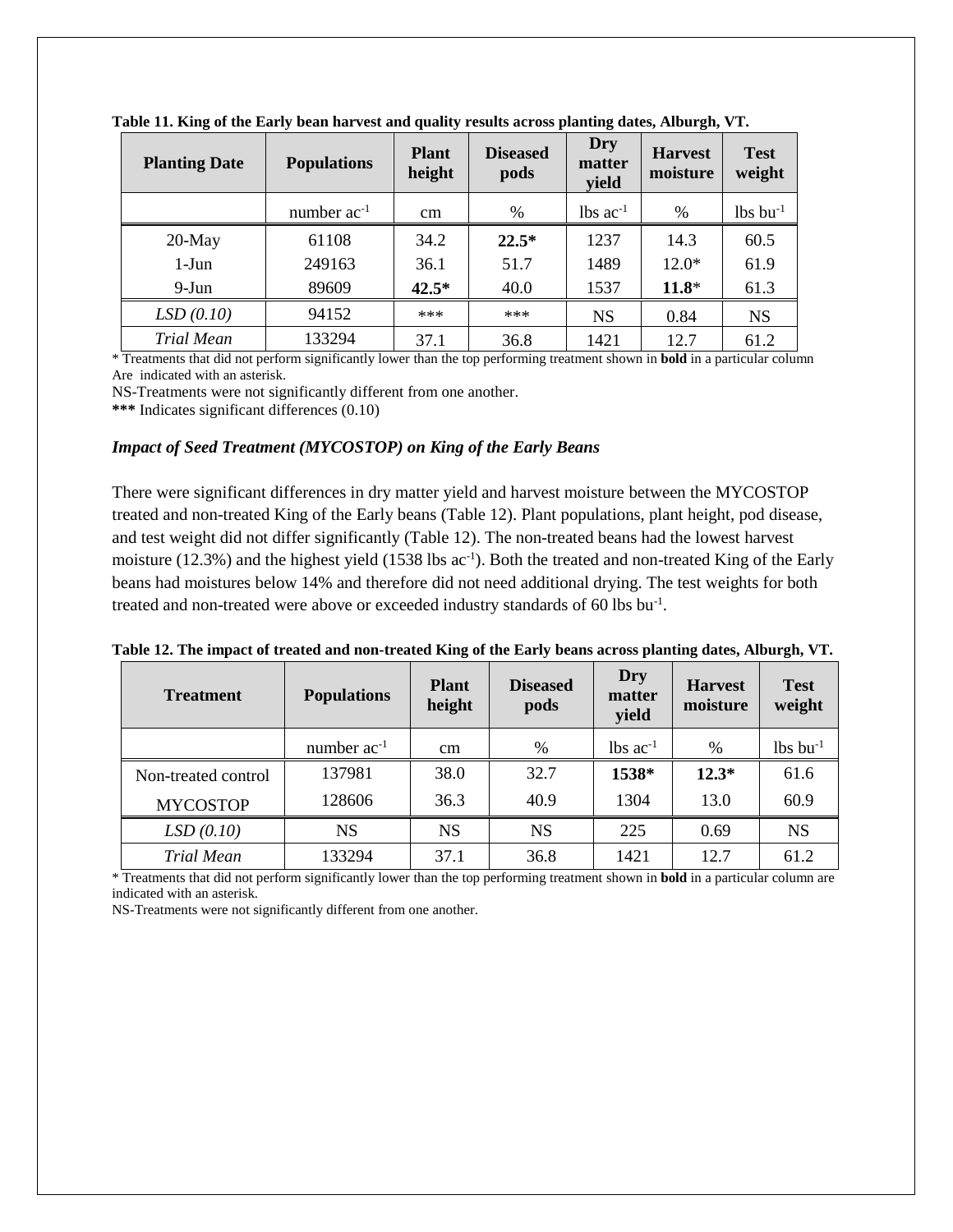#### *Interaction of Yellow Eye Beans x Seed Treatment (MYCOSTOP)*

There were significant interactions between planting date and treated and non-treated Yellow Eye beans for percent diseased pods. This interaction indicates that the seed treatment had varying responses by planting date. Seed treated with MYCOSTOP had lower levels of pod disease on the 20-May and 9-Jun planting dates when compared to no seed treatment (Figure 5). However the 1-Jun planting date resulted in similar levels of pod disease regardless of seed treatment. Again this was likely due to adverse soil conditions on the 10-May and 9-Jun.



**Figure 5. The interaction of treated and non-treated Yellow Eye beans on the percent diseased pods across planting dates, Alburgh, VT, 2016.**

# *Impact of Planting Date on Yellow Eye Beans*

Yellow Eye bean percent diseased pods, harvest moisture, and test weight differed significantly by planting date (Table 13). There were no significant differences in plant populations, plant height, and dry matter yield. The first planting date (20-May) had the lowest amount of diseased pods (7.50%) conversely; the third planting date (9-Jun) had the highest percent of diseased pods (22.5%). The third planting date (9-Jun) had the highest test weight (63.7 lbs bu<sup>-1</sup>), and the lowest harvest moisture (19.2%). All of the Yellow Eye harvest moistures across planting dates were above 14% and therefore had to be dried down before storage. Test weight of the Yellow Eye bean planning dates met or exceeded industry standards of 60 lbs  $bu^{-1}$  for test weight.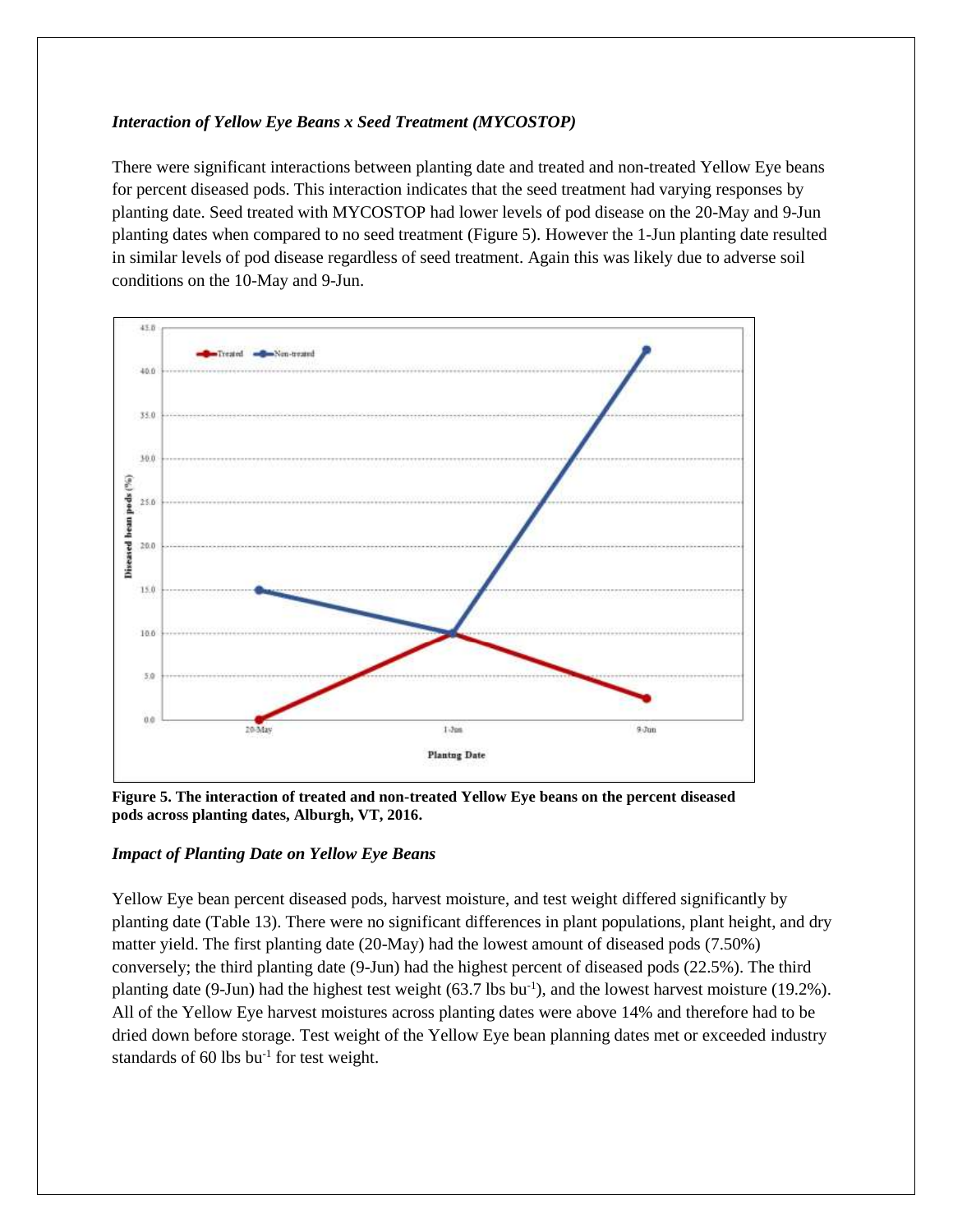| <b>Planting Date</b> | <b>Populations</b> | <b>Plant</b><br>height | <b>Diseased</b><br>pods | Dry matter<br>yield    | <b>Harvest</b><br>moisture | <b>Test</b><br>weight  |
|----------------------|--------------------|------------------------|-------------------------|------------------------|----------------------------|------------------------|
|                      | number $ac^{-1}$   | cm                     | %                       | $lbs$ ac <sup>-1</sup> | %                          | $lbs$ bu <sup>-1</sup> |
| $20$ -May            | 50530              | 35.3                   | $7.50*$                 | 1087                   | 24.6                       | 60.3                   |
| $1-J$ un             | 52023              | 37.8                   | $10.0*$                 | 1211                   | $20.3*$                    | $62.4*$                |
| $9-Jun$              | 43809              | 38.2                   | 22.5                    | 1247                   | $19.2*$                    | $63.7*$                |
| LSD(0.10)            | NS                 | <b>NS</b>              | 7.30                    | <b>NS</b>              | 2.06                       | 2.09                   |
| <b>Trial Mean</b>    | 48787              | 37.1                   | 13.3                    | 1182                   | 21.4                       | 62.1                   |

**Table 13. Yellow Eye bean harvest and quality results across planting dates, Alburgh, VT.**

\* Treatments that did not perform significantly lower than the top performing treatment shown in **bold** in a particular column are indicated with an asterisk.

NS-Treatments were not significantly different from one another.

#### *Impact of Seed Treatment (MYCOSTOP) on Yellow Eye Beans*

There were significant differences between treated and non-treated Yellow Eye beans in plant height and percent diseased pods (Table 14). The treated and non-treated Yellow Eye beans did not differ significantly in plant populations, dry matter yield, harvest moisture, and test weight. The non-treated Yellow Eyes had the highest plant population  $(48,870 \text{ plant ac}^{-1})$ , the tallest plant height  $(38.4 \text{ cm})$  and was the highest yielding (1240 lbs ac<sup>-1</sup>). The MYCOSTOP treated plots had the lowest amount of pod disease (4.17%). Both the treated and non-treated Yellow Eye beans had moistures above 14% and therefore had to be dried down. Both treatments had test weights that exceeded industry standards.

|  |  | Table 14. The impact of treated and non-treated Yellow Eye beans across planting dates, Alburgh, VT. |  |  |
|--|--|------------------------------------------------------------------------------------------------------|--|--|
|  |  |                                                                                                      |  |  |
|  |  |                                                                                                      |  |  |
|  |  |                                                                                                      |  |  |

| <b>Treatment</b>    | <b>Populations</b> | <b>Plant</b><br>height | <b>Diseased</b><br>pods | Dry<br>matter<br>yield | <b>Harvest</b><br>moisture | <b>Test</b><br>weight  |
|---------------------|--------------------|------------------------|-------------------------|------------------------|----------------------------|------------------------|
|                     | number $ac^{-1}$   | cm                     | %                       | $lbs$ ac <sup>-1</sup> | %                          | $lbs$ bu <sup>-1</sup> |
| Non-treated control | 48870              | $38.4*$                | 22.5                    | 1240                   | 22.0                       | 62.1                   |
| <b>MYCOSTOP</b>     | 48704              | 35.8                   | $4.17*$                 | 1123                   | 20.7                       | 62.2                   |
| LSD(0.10)           | <b>NS</b>          | 2.62                   | 5.96                    | <b>NS</b>              | <b>NS</b>                  | <b>NS</b>              |
| <b>Trial Mean</b>   | 48787              | 37.1                   | 13.3                    | 1182                   | 21.4                       | 62.1                   |

\* Treatments that did not perform significantly lower than the top performing treatment shown in **bold** in a particular column are indicated with an asterisk.

NS-Treatments were not significantly different from one another.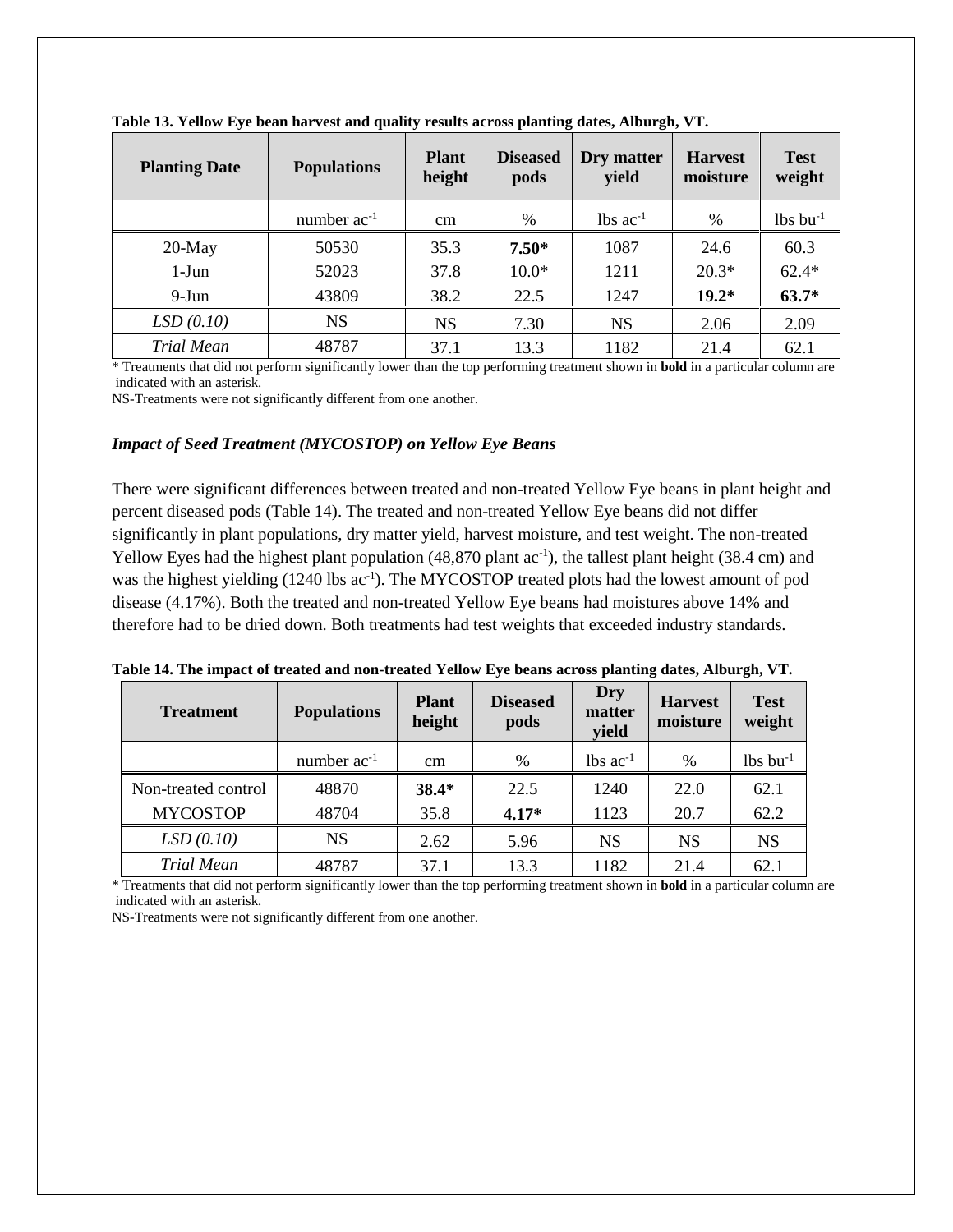# **Morningstar Farm**

# *Impact of Planting Date on King of the Early Beans*

Planting date did not impact disease, yields, moisture, or test weight of King of the Early dry beans (Table 15). All planting dates had harvest moistures greater than 14%, necessary for proper storage, and therefore had to be dried down. The King of the Early planting date test weights were all below the industry standard of 60 lbs bu-1 .

| <b>Planting Date</b> | <b>Plant</b><br>height | <b>Diseased</b><br>pods | Dry matter<br>yield    | <b>Harvest</b><br>moisture | <b>Test</b><br>weight  |
|----------------------|------------------------|-------------------------|------------------------|----------------------------|------------------------|
|                      | cm                     | $\%$                    | $lbs$ ac <sup>-1</sup> | $\frac{0}{0}$              | $lbs$ bu <sup>-1</sup> |
| $25$ -May            | 45.9                   | 16.7                    | 1561                   | 26.8                       | 57.3                   |
| $1-J$ un             | 37.4                   | 30.0                    | 1275                   | 25.6                       | 53.6                   |
| 8-Jun                | 40.1                   | 36.7                    | 1127                   | 25.4                       | 55.6                   |
| LSD(0.10)            | <b>NS</b>              | <b>NS</b>               | <b>NS</b>              | <b>NS</b>                  | <b>NS</b>              |
| <b>Trial Mean</b>    | 41.1                   | 27.8                    | 1321                   | 26.0                       | 55.5                   |

**Table 15. King of the Early bean harvest and quality results across planting dates, Glover, VT.**

Values shown in **bold** are of the highest value or top performing.

NS-Treatments were not significantly different from one another.

#### *Impact of Planting Date on Yellow Eye Beans*

Planting date had a significant impact on plant height and pod disease in Yellow Eye beans (Table 16). There were no significant differences by planting date in yield, harvest moisture, and test weight of Yellow Eye beans. The first and second planting dates had the tallest plant height (50.7 cm). The third planting date (8-Jun) had the lowest amount of pod disease. All of the Yellow Eyes had harvest moisture above 14% and therefore needed to be dried down. None of the Yellow Eye beans at any of the planting dates attained the industry standard for test weight of 60 lbs  $bu^{-1}$ .

| <b>Planting Date</b> | <b>Plant height</b> | <b>Diseased</b><br>pods | Dry<br>matter<br>yield | <b>Harvest</b><br>moisture | <b>Test</b><br>weight  |
|----------------------|---------------------|-------------------------|------------------------|----------------------------|------------------------|
|                      | cm                  | $\frac{0}{0}$           | $lbs$ ac <sup>-1</sup> | $\frac{0}{0}$              | $lbs$ bu <sup>-1</sup> |
| $25-May$             | $50.7*$             | 40.0                    | 742                    | 29.4                       | 53.8                   |
| $1-J$ un             | $40.2*$             | $6.67*$                 | 725                    | 26.3                       | 56.2                   |
| 8-Jun                | 35.7                | $3.33*$                 | 542                    | 29.3                       | 54.9                   |
| LSD(0.10)            | 10.6                | 22.5                    | <b>NS</b>              | <b>NS</b>                  | <b>NS</b>              |
| Trial Mean           | 42.2                | 16.7                    | 670                    | 28.3                       | 55.0                   |

**Table 16. Yellow Eye bean harvest and quality results across planting dates, Glover, VT.**

\* Treatments that did not perform significantly lower than the top performing treatment shown in **bold** in a particular column are indicated with an asterisk.

NS-Treatments were not significantly different from one another.